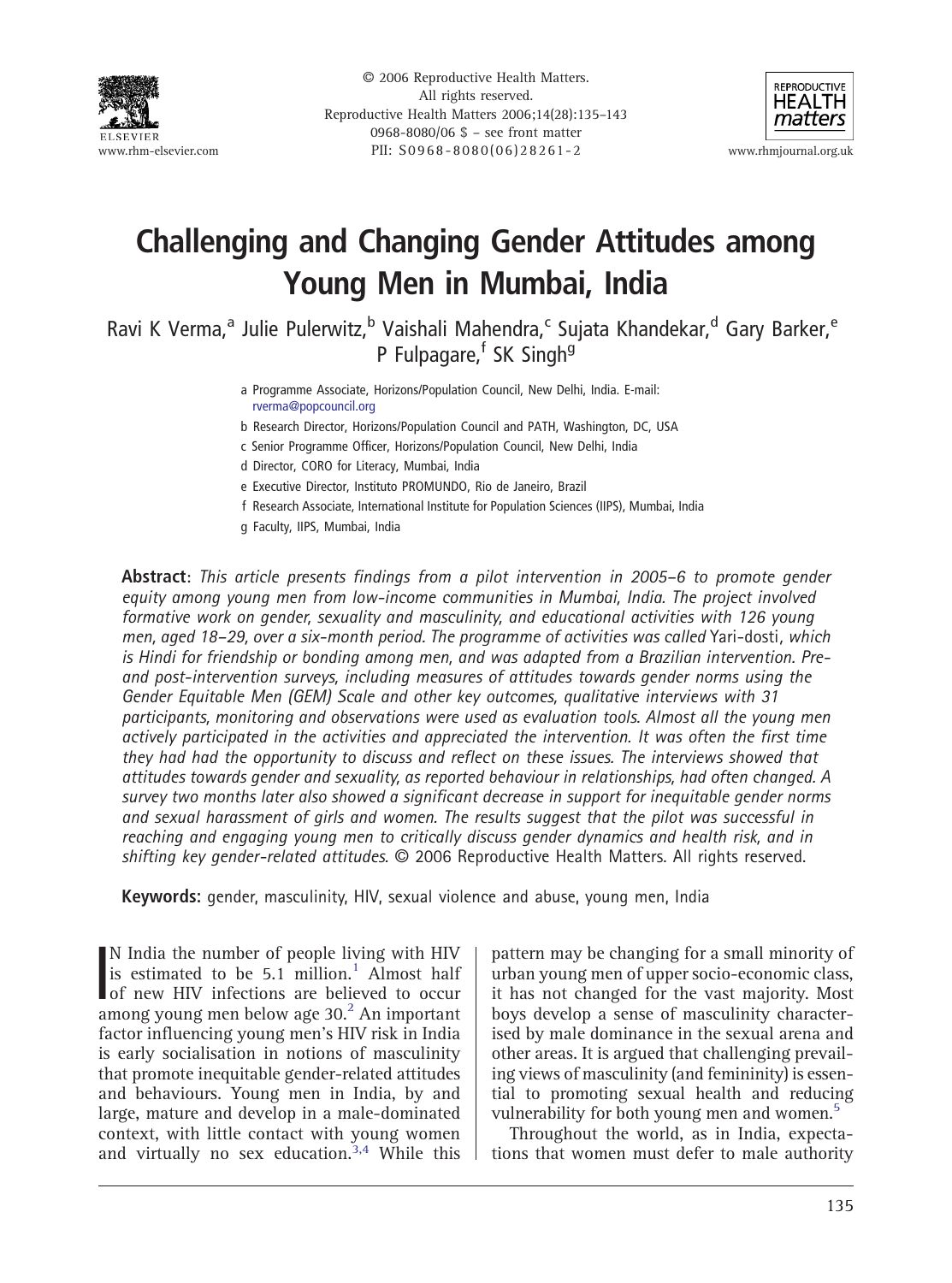support practices such as early marriage and coercive sexual relations.<sup>[6,7](#page-7-0)</sup> Pressure from peers and adults often encourages men to engage in risky sexual behaviour, e.g. having multiple sexual partners is often seen as a sign of male virility, and those who do not fulfil these expectations are ridiculed. $8-11$  While it is true that women also experience pressure from their peers and men, evidence in India suggests that women by and large do not have multiple sexual part-ners as much as men do.<sup>[12](#page-7-0)</sup>

It has also been shown that gender role differentials widen during adolescence<sup>13,14</sup>, as boys enjoy privileges reserved for men such as autonomy, mobility and opportunity while girls find their mobility and education restricted.<sup>[15](#page-8-0)</sup> Differing social advantages have direct and indirect effects on reproductive behaviour and future health and well-being.<sup>16,17</sup> Gender-based violence, sexual abuse of women and homophobia in expressions of masculinity are some of the negative consequences.<sup>[17](#page-8-0)</sup>

Although there is increased awareness of the role of inequitable gender norms, few intervention studies have attempted to influence these norms or measure any changes that occur. Yet efforts to promote male involvement in family planning show that men need information and awareness to be able to take appropriate decisions.[18–20](#page-8-0) Horizons, implemented by the Population Council, along with CORO for Literacy, an Indian NGO, and Instituto PROMUNDO, a Brazilian NGO, developed, adapted and implemented an intervention for young men to promote gender equity as part of an HIV prevention programme. This paper highlights the formative research findings on how masculinity and gender norms are expressed by young men, the intervention and the changes in attitude as a result of it.

# Methodology

Formative research was conducted in low-income communities in Mumbai, India, on the links between gender and masculinity, sexuality and health risks. First, a mapping of the communities was conducted to identify possible intervention strategies and key issues to be addressed. It was done with the help of key informants and informal discussions with parents and other community members. Key informants also included

young men who shared their opinions and information about the situation and lifestyles of youth and slightly older men who wielded significant influence over the younger ones. Nine peer leaders from the communities who were working with CORO for Literacy and who participated in the formative research, were willing to take a leading role in the intervention. These young men reflected voices of resistance in terms of their opposition to the patriarchal system and were clearly ''positively deviant'' within their own community. They underwent a two-week training programme to strengthen their gender and HIV-related knowledge and facilitation skills and were trained in qualitative methods of data collection. Under the guidance of the researchers, they conducted a total of 51 key informant and in-depth interviews with young men aged 16–24. In addition, peer leaders conducted focus group discussions with NGO leaders (one), political and religious leaders (one), and young women (two) from the same communities.

Intervention activities for young men were then developed and piloted. The same peer leaders who conducted the qualitative research were trained to facilitate group education sessions. They recruited 126 young men to participate in four groups of 30–35 each over a six-month period. Volunteers were sought from existing youth groups in the community, vocational training centres, political, cultural and religious youth groups, youth on the street, and through word of mouth and the peer leaders' friends.

The intervention team monitored attendance at sessions and kept track of the themes discussed during activities. An independent study team pre- and post-intervention surveys with most of the young men (n=107 and n=92, respectively). The post-intervention survey was two months after the last group session. Qualitative interviews were conducted with a subset of 16 young men after selected sessions and with those who had dropped out of the intervention (n=11), as well as with the four peer leaders who facilitated the sessions. Observations of selected activities by the research team also took place.

Attitudes toward gender norms were quantitatively measured in the surveys using the 24-item Gender Equitable Men (GEM) Scale, developed in Brazil, $21$  which consists of a list of statements about men's and women's roles related to domestic life and childcare, sexuality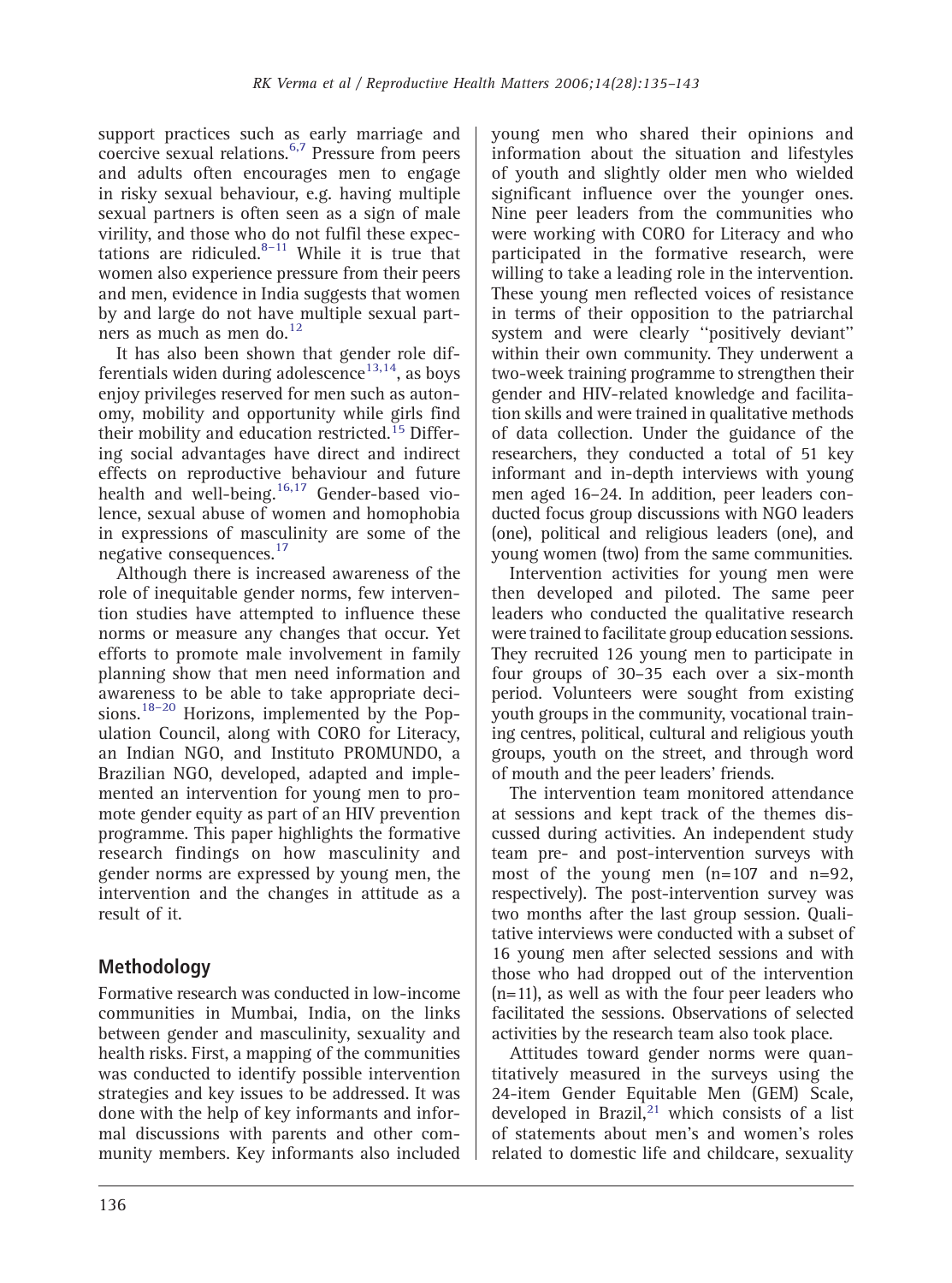and sexual relationships, reproductive health and disease prevention, intimate partner violence as well as attitudes towards homosexuality and close relationships with other men. Respondents were asked to read each statement carefully and indicate, using a three-point scale, whether they strongly agreed, partially agreed or disagreed with the statements. GEM Scale items were pre-tested and discussed with a sample of young men from low-income communities in Mumbai (n=65) to ensure that the statements were relevant and clear in the Indian context. At baseline, the GEM Scale was highly internally consistent (alpha=.86). Other key outcomes addressed in the surveys included HIV knowledge, sexual harassment, physical and sexual violence, condom use and number of sexual partners.

## Socio-demographic characteristics of participants

The 107 young men who completed the preintervention questionnaire represented both Muslim and Hindu communities. They were largely migrants from north India, Maharashtra and South India. Their mean age was 21 (range 18–29); 72% were single, 19% had girlfriends and 9% were married; 56% had completed 11 years or more of formal education. Most of them earned less than Rs. 2000 (US\$45) per month. All the young men lived with their parental families, who had low to medium, often irregular, income.

# **Findings**

## Normative concepts of masculinity

When asked about masculinity, young men described physical and social attributes of a real man (asli mard in Hindi). How masculinity is understood and expressed by young men is pre-sented in detail elsewhere.<sup>[22](#page-8-0)</sup> Overall, a real man is someone who is handsome, strong, muscular and virile. These attributes are considered important because they help attract women and enhance men's sexual prowess so that they can sexually satisfy women. Sexual potency is seen as an important way to establish superiority and control over women. A real man should not have baila (feminine mannerisms), which is considered characteristic of homosexual men. Some informants used demeaning terms to describe men who have sex with men.

Socially, a real man is someone who takes care of his children, wife, parents and siblings. Throughout the interviews, responsibility to family was the most frequently cited attribute of a real man and seen as a positive aspect of masculinity.

''He should earn well and look after his family.''

''He should be sincere and loyal to his wife.''

Being dominant was another quality associated with real men. Physical and verbal aggression against other men, either individually or in a group, were often highlighted as proof of masculinity. ''Real men lead and win fights and quarrels.'' But aggression to prove manhood was also directed at women – wives, girlfriends and acquaintances. Informants often referred to women as *chhav*, an object or item to be possessed by men. Sexually coercive behaviour was commonly used by men to demonstrate sexual power, including derogatory comments, whistling, jostling, touching and harassment in public places. Sexually coercive activities also included forced kissing and forced intercourse. Very often coercion was directed at women or girls who seemed to challenge masculinity.

''[The youth] follow women, tease them, stare at them. When they see a good-looking woman or a girl they call to her 'What an item!''

''My friends challenged me. They said if you are a Real Man then engage that girl [to get her to have sex] within eight days."

An ideal woman was defined as one who does not respond to men's sexual advances and is therefore marriageable.In particular, women raising the idea of condom use or carrying condoms were seen negatively. ''A woman who carries a condom and asks for a condom is corrupt.'' Such girls are considered promiscuous and deserving of sexual harassment and coercion.

''If a boy teases a girl and the girl passes by without saying a word, then it shows that she is a good girl. If she retorts back then it means she is proving herself smart.''

Other behaviours encouraged by peers included drinking alcohol, smoking or using drugs.

''. . .during one of the festivals, all the boys were sitting together and had their bottle with them. They tried to force me to drink but I refused. So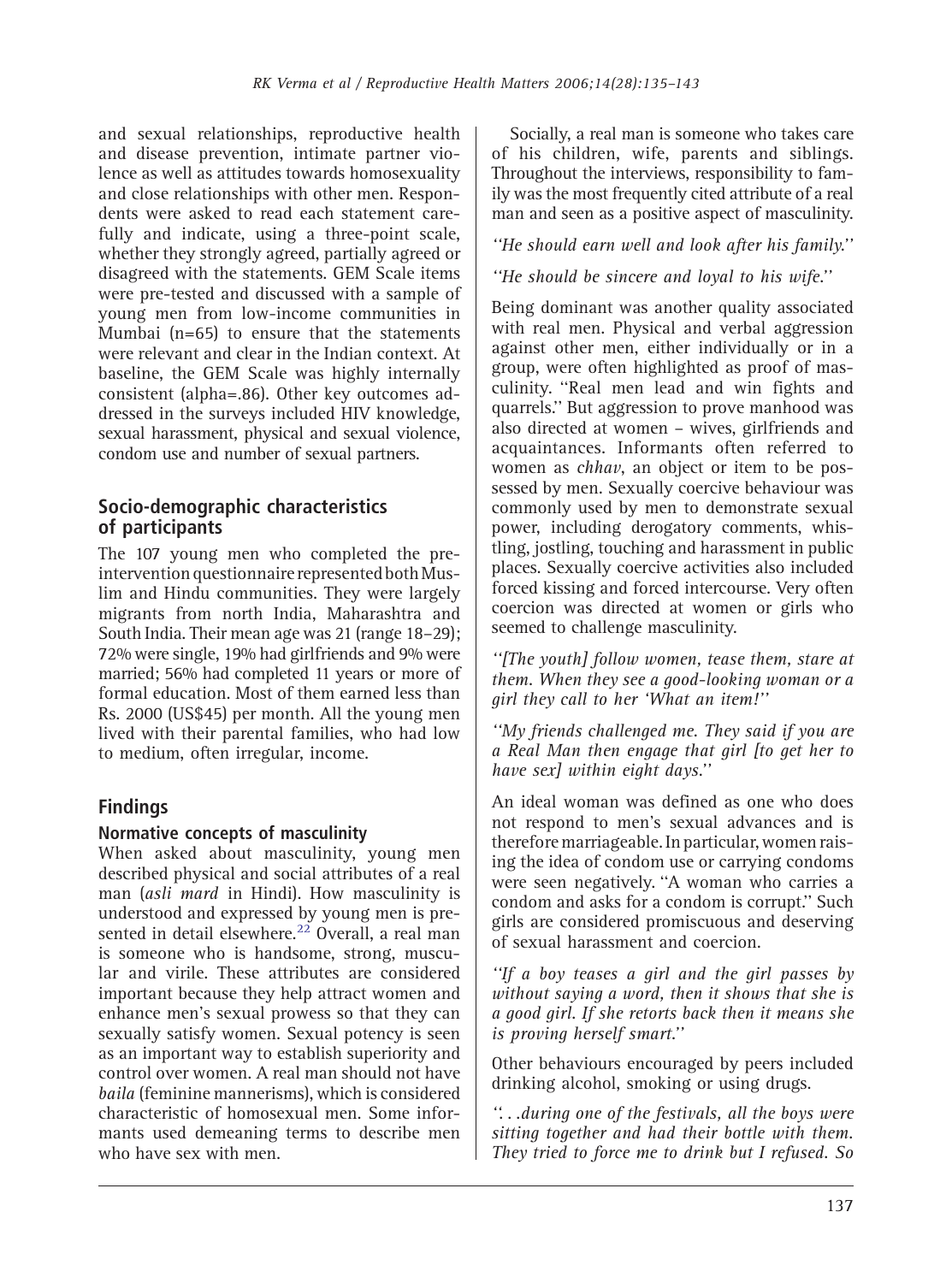all the boys began teasing me: ''You are a 'gud' (feminine boy). This put me off. I drank four glasses of raw liquor. It was so strong that I was unconscious for days.''

## Prevailing attitudes towards condom use

Condom use did not figure prominently in the lifestyles of these young men. Sex with girls happened in a variety of situations, often in a hurry or characterised by coercion or force, with little thought given to using a condom.

''When somebody is sexually excited why would he spend time taking out a condom and putting it on his penis?''

Girlfriends and wives were not seen as at risk of spreading disease, and therefore condoms were never used with them, even though the young men themselves may have had multiple partners.

''. . . .why should I use condoms during sexual relations with my own wife or girlfriend. It is not needed.''

Sex with other men, including with hijras (transgender people) was not considered to be risky either.

#### ''During sex with hijras one does not need condom.''

An exception to condom use was with sex workers. There was an enormous amount of fear of AIDS among informants, therefore condom use was common with sex workers. In fact, there were reports of young men taking what they thought were extra precautions with sex workers.

''I used two condoms at a time (while having sex with a sex worker). By chance if one leaks then there can be another protection.''\*

## Yari-dosti: activities promoting gender equitable norms and behaviours

Based on these results and drawing on experiences addressing gender equity in other cultural contexts, a behaviour change intervention targeted at young men was developed and piloted. The intervention attempted to spur critical thinking about gender norms that promote risky behaviour and to create support for gender norms that promote caring and communication, tapping into alternative voices and images of young men. We defined a gender-equitable man as one who (1) supports relationships based on respect, equality and intimacy rather than sexual conquest, (2) is or seeks to be involved as a domestic partner and father, both in terms of childcare and household activities, (3) assumes or shares with his partner(s) the responsibility for reproductive health and disease prevention, (4) does not practice violence and opposes intimate partner violence, and (5) opposes homophobia.

The intervention was named Yari-dosti, which means friendship or bonding among men in Hindi. It was adapted from Program H, an intervention designed for young men by Instituto PROMUNDO and partners in Brazil.<sup>†</sup> During a week-long workshop, followed by two months of community consultations, the team adapted 20 group exercises from Program H, including changing characters, story lines and examples, and in a few cases the format and content of the exercises. The intervention started with an intensive week of group education activities, facilitated by both peer leaders and gender specialists, followed by 2–3 hour sessions every week, led by the peer leaders, over the six months. Among the main themes covered in the exercises were STI/HIV risk and prevention, including condom use negotiation; partner, family and community violence; gender and sexuality; and reproductive health. The group educational activities were based on participatory methods of learning with extensive use of role plays, games and exercises that engaged young men in discussion, debate and critical thinking. See [Box 1](#page-4-0) for an exercise that aims to promote gender sensitivity.

## Responses to the educational sessions

Almost all the young men recruited consistently participated in the activities, and were greatly interested in the topics. It was often their first opportunity to discuss these issues openly, and they particularly liked talking about them with other men.

''The interactions with boys in the groups stunned me initially. I was all the while thinking

<sup>\*</sup>There is no evidence that wearing two condoms is more protective.

 $\overline{P}$  For more information about both the Yari-dosti intervention and Program H: Young Men and HIV Prevention, see Horizons Report, December 2004. At: <[www.](http://www.popcouncil.org/horizons/newsletter/horizons(9).html) [popcouncil.org/horizons/newsletter/horizons\(9\).html](http://www.popcouncil.org/horizons/newsletter/horizons(9).html)>.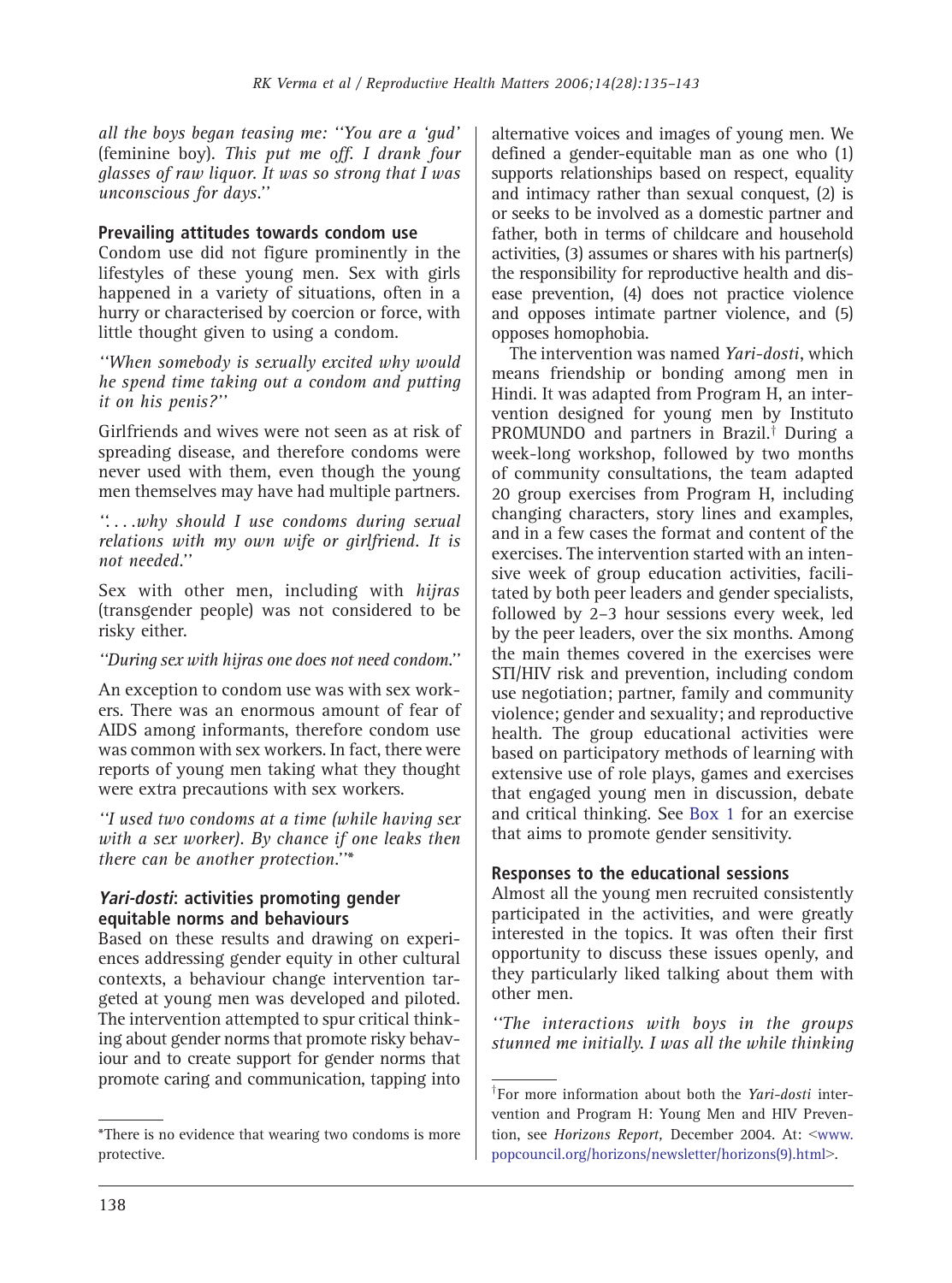## <span id="page-4-0"></span>Box 1. Persons and things: an exercise to promote gender-equitable norms

#### **Purpose**

To increase awareness about the existence of power in relationships, reflect on how we communicate about and demonstrate power in relationships, and analyse how power influences the negotiation of safer sex.

#### Procedure

1. Divide the group into two with an imaginary line. Each side should have the same number of participants.

2. Tell the participants that the name of this activity is "Persons and Things". Choose one group to be the "things" and the other the "persons".

3. Explain the rules for each group:

The "things" cannot think, feel or make decisions; they have no sexuality and have to do what the "persons" tell them to do. If a thing wants to move or do something, it has to ask a person for permission.

The "persons" can think and make decisions: they have sexuality and feelings and furthermore, can take the "things" they want.

4. Ask the group of "persons" to take "things" and do what they want with them. They can order them to do any kind of activity.

5. Allow 15-20 minutes for the "things" to carry out their designated roles (in the room itself).

6. Finally, ask the groups to go back to their places in the room.

#### **Discussion questions**

1. What was the experience like?

2. For the "things", how did your "person" treat you?

3. What did you feel? Why?

4. In our daily life, do we treat others like this?

5. Who? Why? How can we change this kind of treatment?

Adapted from Program H.

that only I thought like this about women and other men. There are many who think like me. . . but we never get a chance to talk and share.''

Initially, they were most interested in factual biological information, e.g. about the body, sex and HIV, and these themes were what drew them to the sessions. Over time, they found the workshops on gender-related attitudes, partner violence and power dynamics between men and women engaging and eye-opening.

''The larger environment around us provides justification for violence and coercion. We see men beating their partners and wives, and there is a tendency to emulate them.''

When asked about the effects of participation, some of the young men said the sessions had changed their understanding of love, sexuality and masculinity. Others described changes in their personal behaviour and relationships.

''I was thinking earlier that condom use reduces sexual pleasure. Now I feel that those who think so have not understood what sexuality is. It's not only penetrative sex but every part of our body that can give us sexual pleasure. Understanding between partners is the main thing.''

''After the session on erotic body, my views about sex have changed. . . I don't think many of us in this community ever thought like this.''

''Boys 'tease' girls because they think it's natural and rightful. I know. I used to be one of them.''

''I was about to divorce my wife due to misunderstandings. These sessions stopped me from doing that.''

Not all of the responses were positive, however. Some found it difficult to maintain new behaviours or experienced problems when they attempted to incorporate new perspectives into their daily lives, e.g. one young man who dropped out of the programme:

''I have lost intimacy with friends (because of the change in my attitudes). . . Losing friends makes me unhappy.''

''In my relationship with my girlfriend the question, 'Am I dominating?', is always at the top of my mind now. This is very irritating sometimes. Admittedly, however, the quality of our relationship has improved.''

''What is the point in discussing these issues here in the class room... most boys and young men outside in the community don't believe in all this. . .we need to bring them into the programme.''

## Perspectives of the peer leaders

The peer leaders observed that a substantial majority of the young men went through a process of change over time, which began with denial that gender-related norms existed or could be linked to risk for both men and their partners. This transitioned to gradual acceptance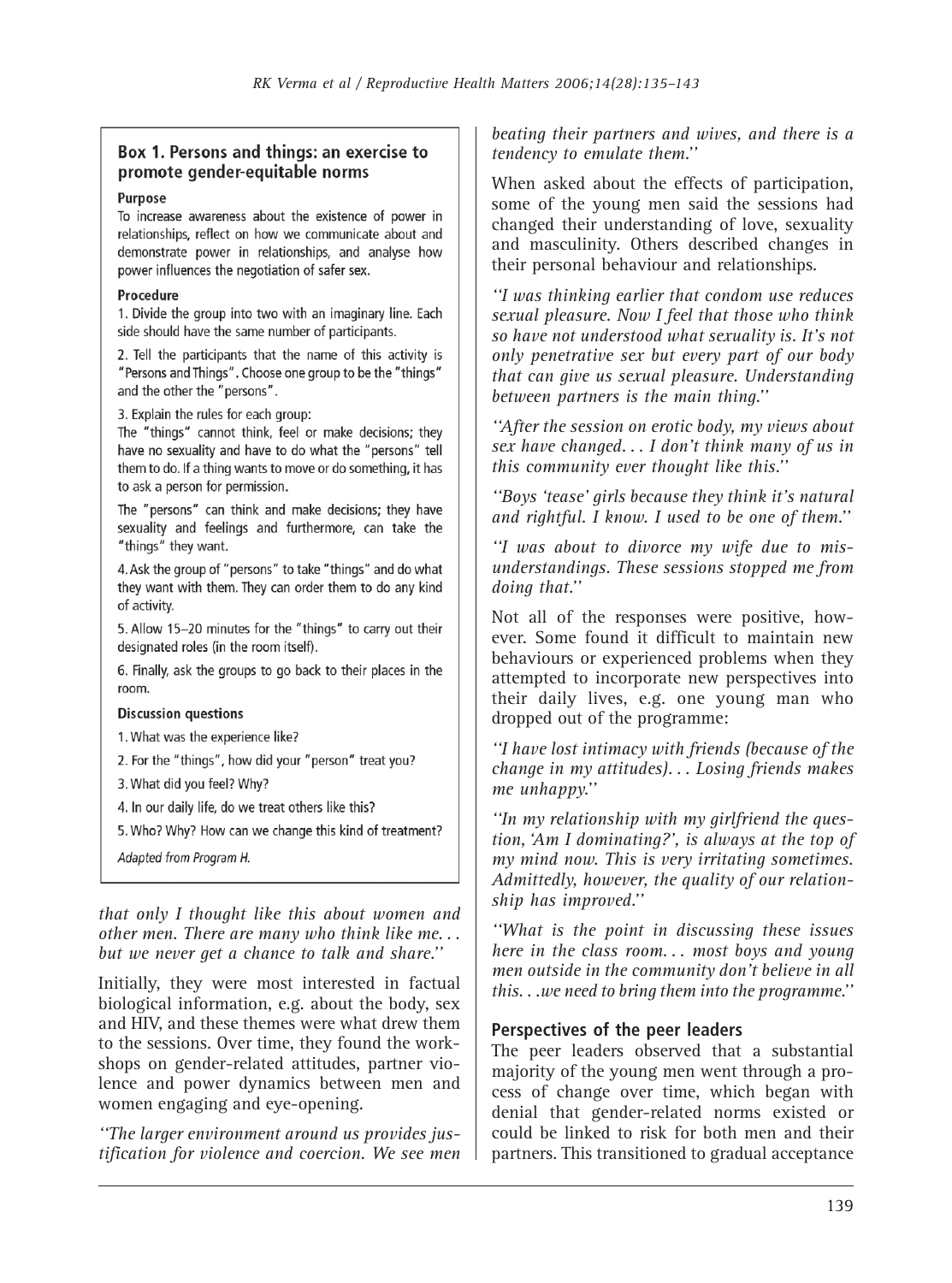that these norms existed and that change would be worthwhile, and then to exploring ways in which they and others could challenge these norms and behaviours. The peer leaders were also changed by the experience:

''The intervention sessions have helped me become a listening person, a responsible person and a thinking person. All these helped me to better my performance in relating with people and attending to their issues.''

Some sessions resulted in heated discussions and debate. This was particularly evident in exercises that had participants role-playing stigmatised groups, including sex workers and people living with HIV, and exercises that discussed intimate partner violence, where conflict-management skills were needed. For an example of a controversial session, see Box 2.

#### Significant shifts in gender-related attitudes

The survey findings reinforced many of the findings from the qualitative interviews and

observations. At baseline, a substantial proportion supported many inequitable gender norms, but these attidues positively changed in the post-intervention survey, most reaching significance at  $p<0.05$  [\(Table 1\)](#page-6-0). When the sample is restricted to the 92 young men who answered both the pre- and post-intervention survey, the results are similar.

At the same time, there was great support for some equitable gender norms both pre- and postintervention. For example, that a couple should decide together if they want to have children. Thus, many young men held both equitable and inequitable gender beliefs simultaneously.

## **Discussion**

The predominant view of masculinity and men's roles in sexual and romantic relationships initially espoused by the young men before the intervention was one of entitlement and dominance. The gender-focused workshops attempted to promote positive norms such as responsibility

## Box 2. An exercise on sexual violence: is it violence?

#### **Purpose and procedure**

To discuss what sexual violence is, what conditions foster it and how it can be prevented. Present the group with the following story lines and ask them to discuss whether they represent sexual violence or not.

Story 1. Rahul liked a neighbour girl. Sunita, with whom he sometimes exchanged glances. One day, they went into an abandoned house and began to kiss. Rahul convinced her to have sex and she agreed. She then got nervous and said she wanted to leave. Rahul told her that she had come this far, they should go further. He continued trying to convince her to have sex, telling her that she was beautiful and that he really cared for her, but he did not physically force her. Is this violence?

Story 2. Raiu liked to tease girls on the train. He would go up to them and if they smiled at him, he would try to touch their buttocks. Sometimes they laughed when he touched their buttocks and so he thought they really liked it. If the girl laughed when he touched her buttocks, is it violence?

Story 3. Mangesh was part of a group of friends that sometimes forced younger boys to have sex. One day, Vishnu told a vounger boy. Vikas, that he would protect the boy from the others if Vikas had sex with him. Is this violence?

Story 4. Mohan met a girl at a bar and paid her to have sex with him. When they were done, his friends were nearby and he invited them into the room. The girl said she did not want to have sex with the others, but Mohan paid her extra and they all had sex with her. After all, a sex worker has to work, he thought, Is this violence?

Story 5. Irfan and Shahina have been married for two years and they generally have a pleasurable sex life. Sometimes Irfan gets home late and Shahina is already sleeping. He wakes her up to have sex with her. Sometimes she does not want to, but even so Irfan insists and she gives in. Is it violence?

Story 6. James is 15 years old and is still a virgin. His group of friends are always laughing at him, saying he is not a real man. One night they take him to the red light district and pay a sex worker to have sex with him. He doesn't really want to, but ends up having sex with her. Is what his friends did to him violence?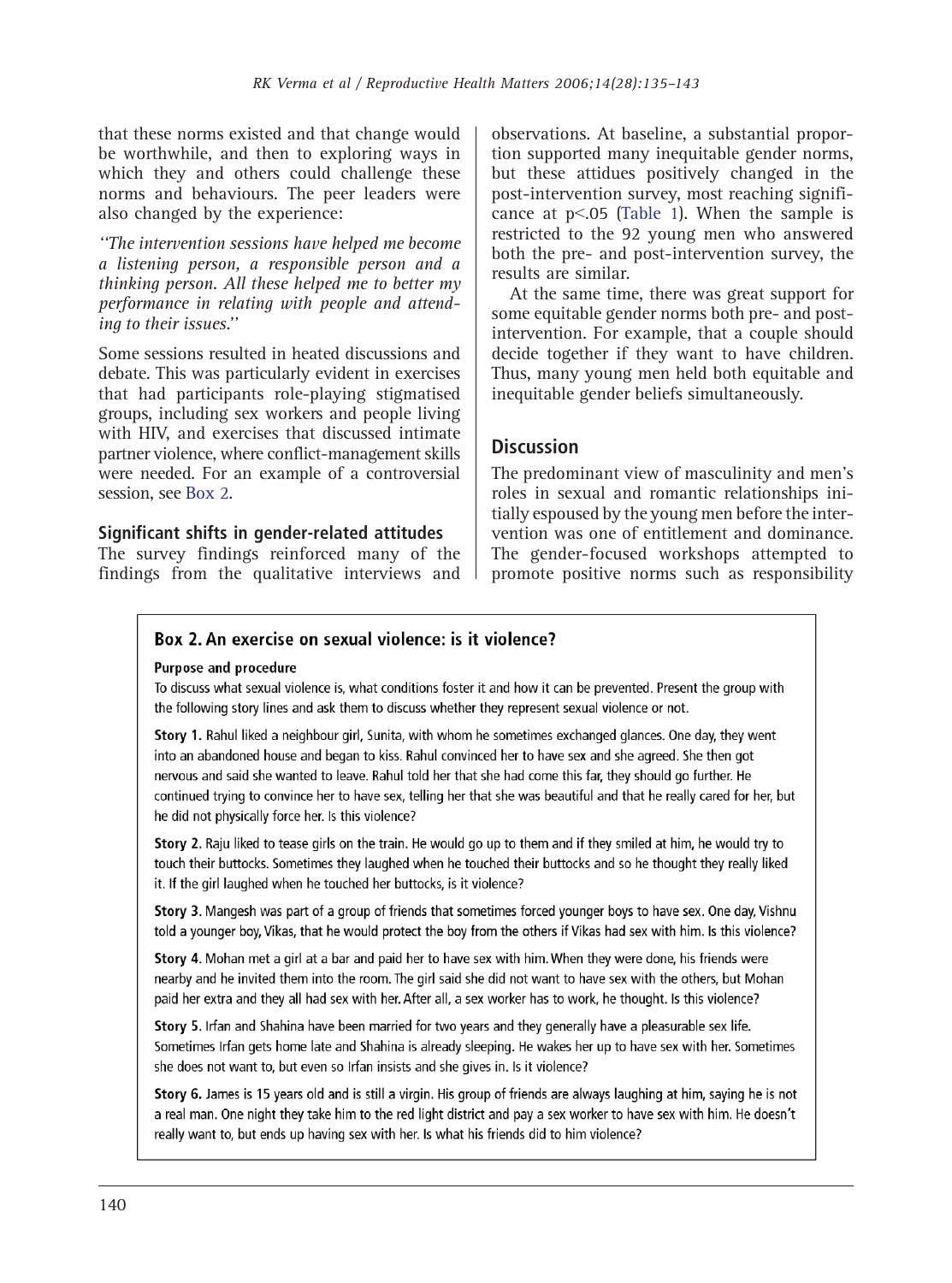|                                                                                                                    | Pre         | Post       |
|--------------------------------------------------------------------------------------------------------------------|-------------|------------|
|                                                                                                                    | $(n = 107)$ | $(n = 92)$ |
| <b>Sexual relationships</b>                                                                                        |             |            |
| It is the man who decides what type of sex to have.                                                                | 42          | 20         |
| Men are always ready to have sex.                                                                                  | 60          | 39         |
| A man needs other women, even if things with his wife are fine.                                                    | 29          | 15         |
| Men need sex more than women do.                                                                                   | 27          | 16         |
| You don't talk about sex, you just do it.                                                                          | 24          | 9          |
| A man should know what his partner likes during sex.                                                               | 70          | 91         |
| Violence                                                                                                           |             |            |
| There are times when a woman deserves to be beaten.                                                                | 31          | 14         |
| A woman should tolerate violence in order to keep her family together.                                             | 36          | 9          |
| It is okay for a man to hit his wife if she won't have sex with him.                                               | 28          | 3          |
| <b>Domestic life</b>                                                                                               |             |            |
| A woman's most important role is to take care of her home and cook for her family.                                 | 41          | 29         |
| Changing diapers, giving the kids a bath, and feeding the kids are the mother's responsibility.                    | 63          | 35         |
| A man should have the final word about decisions in his home.                                                      | 34          | 11         |
| It is important that a father is present in the lives of his children, even if he is no longer<br>with the mother. | 65          | 77         |
| Reproductive and sexual health                                                                                     |             |            |
| Women who carry condoms on them are "easy".                                                                        | 55          | 19         |
| It is a woman's responsibility to avoid getting pregnant.                                                          | 38          | 9          |
| I would be outraged if my wife asked me to use a condom.                                                           | 35          | 17         |
| A couple should decide together if they want to have children.                                                     | 85          | 94         |
| In my opinion, a woman can suggest using condoms just like a man can.                                              | 58          | 89         |
| If a guy gets a woman pregnant, the child is the responsibility of both.                                           | 81          | 91         |
| <b>Relations with other men</b>                                                                                    |             |            |
| I would never have a gay friend.                                                                                   | 55          | 28         |
| It is important to have a male friend that you can talk about your problems with.                                  | 80          | 87         |

#### <span id="page-6-0"></span>Table 1. GEM Scale items by topic at pre and post-intervention. % who agreed

and caring for one's sexual partners, as well as respect for one's partners and women in general. Qualitative and quantitative findings indicate that positive changes in attitudes towards gender, sexuality and intimate relationships are possible via participation in a gender-focused intervention, and that the pilot intervention was successful in engaging young men to critically discuss gender dynamics and norms.

Based on these findings, a larger evaluation of the intervention is currently in progress with over 1,000 young men in both Mumbai and rural settings in Uttar Pradesh. The intervention has also been broadened so that group education activities in some sites are combined with a community-based and gender-focused ''lifestyle''

social marketing campaign, to reinforce gender equity and HIV prevention messages. Preliminary findings are similar to those found in the pilot intervention, including an expressed need to reach out with gender-equitable messages to the community more widely. Young men are actively participating in the development and implementation of this campaign. With the slogan Soch sahi mard vahi (''Real'' men have the ''right'' attitude), the campaign consists of street plays, posters, pamphlets, banners and a service and information booth.

Equally promising findings emerged in an evaluation of Program H in Brazil, $^{23}$  $^{23}$  $^{23}$  which included 780 young men aged 14–25 years. Participation in Program H led to significantly fewer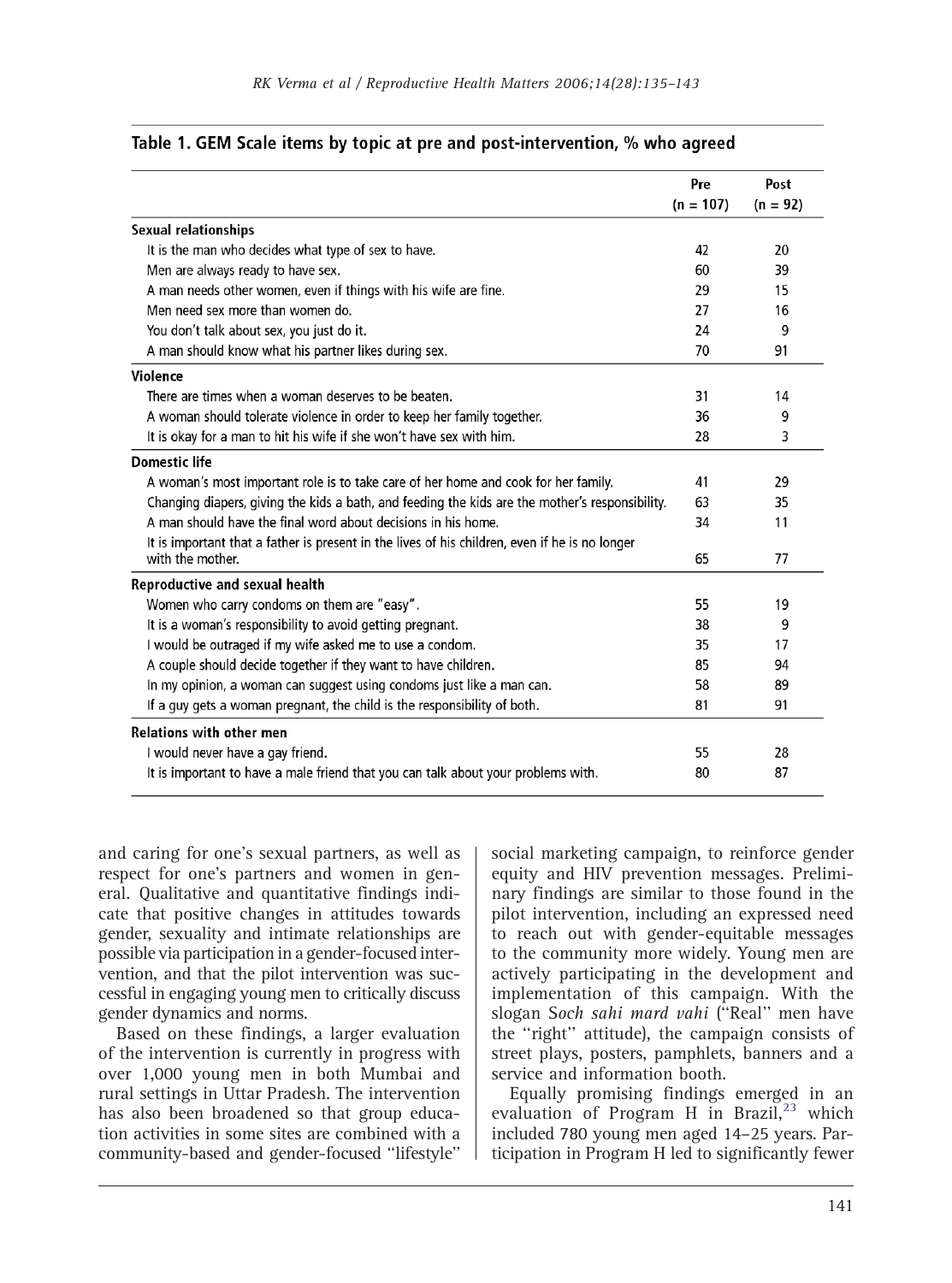<span id="page-7-0"></span>gender-inequitable attitudes and behaviours among young men, including significantly increased condom use, fewer reported STI symptoms and development of close relationships with young women based on other interactions besides or in addition to sexual ones. Some female partners reported increased communication in their relationships and increased interest in their opinions on the part of their male partners.

Well-developed facilitation skills during both the Brazilian and Indian workshops were of key importance. Therefore, sufficient training on gender-related issues, on encouraging young men to speak about sensitive and often taboo subjects and on handling disagreements among participants is crucial.

Scaling up this type of intervention has its challenges, such as the need for a cadre of qualified and well-trained facilitators. It would require the training of trainers to work with a variety of groups, such as teachers and youth workers as well as peer leaders to work with young men. Yet, this type of intervention, with its critical discussions and reflections, can be adapted and implemented almost anywhere and is relatively inexpensive. Furthermore, the promising findings from this pilot indicate that addressing these issues in the Indian context is both relevant and important for gender relations and all the benefits arising from that for both young women and men. The authors would argue that openly discussing these topics should form part of universal sexuality education in India and elsewhere.

#### Acknowledgements

The research was funded by USAID under a Cooperative Agreement with the Horizons Program/ Population Council, and the John D and Catherine T MacArthur Foundation. The authors would like to acknowledge the contributions of Mahendra Rokade, Vilas Sarmalkar and the CORO team in the adaptation and implementation of the pilot intervention. Many thanks to Ellen Weiss for critical review and editing of the manuscript, and to Jennifer Redner for assistance proofreading and preparing the manuscript.

### References

- 1. National AIDS Control Organization. HIV/AIDS Epidemiological Surveillance and Estimation Report for the year 2005. New Delhi, April 2006.
- 2. National AIDS Control Organisation 2005. At: <[http://](http://nacoonline.org/vasco/indianscene/overv.htm) [nacoonline.org/vasco/](http://nacoonline.org/vasco/indianscene/overv.htm) [indianscene/overv.htm](http://nacoonline.org/vasco/indianscene/overv.htm)> and b[http://www.nacoonline.org/](http://www.nacoonline.org/facts_reportjan.htm) [facts\\_reportjan.htm](http://www.nacoonline.org/facts_reportjan.htm)>. Accessed 13 March 2006.
- 3. Pelto PJ, Joshi A, Verma R. Development of sexuality and sexual behaviour among Indian males: implications for the reproductive health program. Paper prepared for ''Enhancing the roles and responsibilities of men in sexual and reproductive health." New Delhi: Population Council, 1999.
- 4. Verma RK, Mahendra VS. Construction of masculinity in India: a gender and sexual health perspective. Indian Journal of Family Welfare 2004;50(Special issue):71–78.
- 5. Weiss E, Whelan D, Rao Gupta

G. Gender, sexuality and HIV: making a difference in the lives of young women in developing countries. Sexual Relationship Therapy 2000;15(3):233–45.

- 6. Mane P, Aggleton P. Gender and HIV/AIDS: what do men have to do with it? Current Sociology 2001;49(4):23–37.
- 7. Barker G. What about Boys? A Review and Analysis of International Literature on the Health and Developmental Needs of Adolescent Boys. Geneva: World Health Organization, 2000.
- 8. Verma RK, Lhungdim H. Sexuality and sexual behaviors in rural India: a five-state study. In: Verma R, Pelto P, Joshi A, et al, editors. Sexuality in the Time of AIDS: Contemporary Perspectives from Communities in India. New Delhi: Sage, 2003. p.432.
- 9. Aggleton P, Rivers K. Behavioral interventions for adolescents. In: Gibney L, DiClemente R, Vermund S, editors. Preventing

HIV Infection in Developing Countries. New York: Plenum Publications, 1998.

- 10. Zelaya E, Marin FM, Garcia J, et al. Gender and social differences in adolescent sexuality and reproduction in Nicaragua. Journal of Adolescent Health 1997;21(1):39–46.
- 11. Berglund S, Liljestrand J, Marin FDM, et al. The background of adolescent pregnancies in Nicaragua: a qualitative approach. Social Science and Medicine 1997;44(1):1–12.
- 12. Jejeebhoy S, Sebastian MP. Young people's sexual and reproductive health. In: Jejeebhoy S, editor. Looking Back, Looking Forward: A Profile of Sexual and Reproductive Health in India. New Delhi: Population Council, 2004. p.139–68.
- 13. Devasia L, Devasia VV. Girl Child in India. New Delhi: Ashish Publishing House, 1991.
- 14. Bruce J, Lloyd C, Leonard A. Families in Focus: New